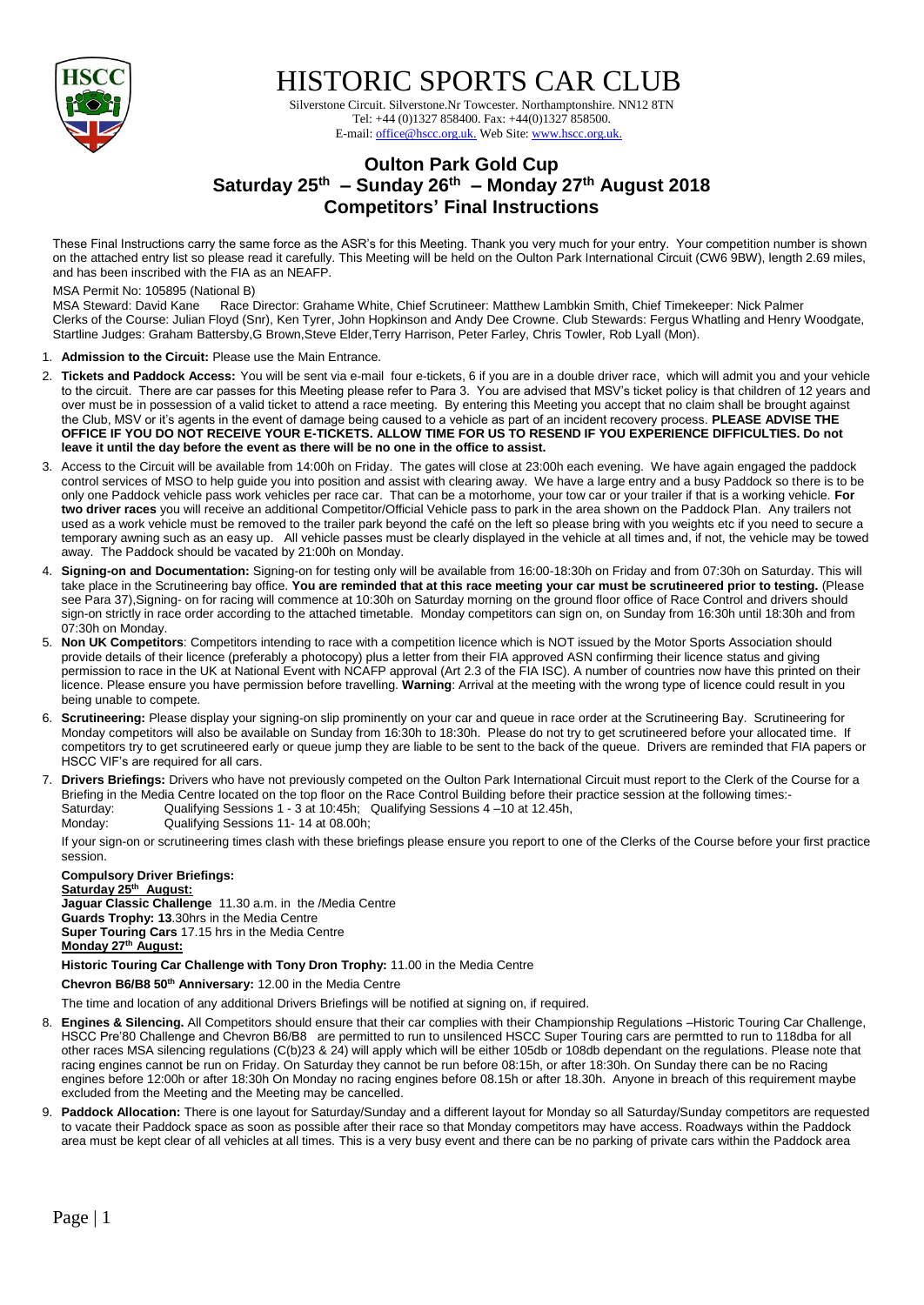- 10. **Paddock:** It is forbidden to hammer pegs or stakes into the tarmac paddock surface. It is also forbidden to place markings on the Circuit, the Pit Lane, the Pits or Paddock surfaces. Any person damaging the surface may be excluded from the event and the competitor shall be subject to pay immediately liquidated damages of £500. In the event of an excessive cleaning-up operation caused by a competitor through negligence or bad preparation the Circuit Promoter may seek damages.
- 11. **Motorcycles, Moped, Scooter, Trike, or Quad Bikes:** Must all be ridden with all due care. The rider must have a valid driving licence and safety helmet and the vehicle must be road-legal, taxed and insured. Mini Moto's are NOT permitted on site. Scooters and quad bikes must be in a road worthy condition and be fitted with lights. Passengers are not permitted to ride on trailers or on quads, unless the quad bike is specifically designed to carry passengers. Helmets must be worn by anyone riding motorised vehicles (riders and passengers). Motorised vehicles are not permitted on any grass verges, banks, or any general public areas such as trade malls, and they must adhere to designated vehicle routes. Alcohol is strictly prohibited whilst driving any vehicle at the venue. There is a speed limit of 10mph in all public areas.
- 12. **Pits, Pit Wall & Grid Safety:** No persons under the age of 16 will be admitted to the Pits. Entrants must confine team members using Pit Wall to a maximum of two personnel per competing car and advise all personnel to follow Pit marshal's instructions without argument. The Pit Wall must be clear of all personnel for all race starts. No personnel are allowed on grid.
- 13. **Practice Sessions and Races:** All drivers (excluding Pre'80 and Super Touring Cars ) should go to the Assembly Area 15 minutes before their published session time or when called by marshals or paddock announcement. N.B. Sessions may begin before the published time so please be ready and listen for paddock announcements. Those drivers in Pre'80 and Super Touring cars will exit the Pit Lane directly onto the circuit.

After the chequered flag, drivers should slow down and leave the circuit as directed by the marshals.

- 14. **Qualification:** All drivers entered for a race must complete three laps in official practice to qualify. Drivers must practice in the relevant session for every race entered. Drivers wishing to practice out of session must obtain written permission from the Clerk of the Course and will start the relevant race from the back of the grid. The fastest time set by each car will determine grid position. Super Touring Challenge, Historic Touring Cars,Historic Formula Ford 2000, and Pre'80, the finishing positions of the cars in race one will determine the grid for race two, even if there is a change of driver. **Historic Formula 3, the fastest lap set by the competitor in race 1 will establish their grid position in race 2.** Any nonfinishing competitors or those who qualify and are unable to take part in the first race, may start race two from the back of the grid .
- 15. **Reserves:** Subject to qualification, reserves will be admitted to the races in the order published in the entry list if spaces are available.
- 16. **Grid Formation:** Will be 2x2 for all races.
- 17. **Race Start Procedure:** Drivers in all races (excluding Pre'80 and Super Touring Cars who will exit the Pit Lane directly on to the circuit see separate instructions) should proceed to the assembly area 15 minutes before the scheduled start time of their race or when called by marshals or paddock announcement. Pre-gridding and the 1 minute and 30 second countdown will take place in the Assembly Area following which drivers will be released onto the circuit do one complete lap and then proceed to the Grid. This will constitute the 'green flag lap'. Please make sure you know which line on the grid to stop at. Upon arrival at the Grid, drivers should take up their positions as quickly as possible and, as soon as the last car is in position, the 5 second board will be displayed before the red lights are shown, followed between 3 and 5 seconds later by the red lights being extinguished denoting the start of the race.

#### **Drivers in Motor Racing Legends, Historic Touring Car Challenge with Tony Dron Trophy, Pre'80 Endurance Challenge (both Races) and Super Touring Cars (Both Races)** will have a rolling start.

**Historic Touring Car Challenge:** From the assembly area they will be released to do one rolling lap behind the Pace Car, forming into their grid positions towards the end of the lap in preparation for the Pace Car to turn off its lights and pull into the Pit Lane after which drivers should hold their grid positions until the red lights are extinguished at the Startline. There must be no overtaking until your car has crossed the Startline.

**Pre'80 Endurance Challenge and Super Touring Cars:** will be assembled in the pit lane with Pre' Gridding and the one minute and 30 second countdown will take place in the pit lane from where they will be released behind the pace car for the start procedure as **Historic Touring Car Challenge**. Penalties will be applied for anyone who has overtaken a competitor prior to the startline. Judges of fact will be appointed to monitor all starts.

- 18. **Practice Starts/Weaving:** Drivers indulging in practice starts or excessive weaving during the warm up/green flag laps will render themselves liable to exclusion as both actions are expressly forbidden.
- 19.**Race Stops:** Should any race be 'red flagged', notwithstanding the provisions of Q5.4, it may be restarted at the discretion of the Clerk of the Course and, if time permits, for the remaining scheduled distance. Only cars running at competitive racing speed, when the red flag is displayed, will be allowed to take part in the restarted race and 'Parc Fermé' conditions will apply between the red flag being shown and the start of the restarted race. A Bulletin for information only will be produced recording the finishing order of all cars in the first part which can form part of the Championship points table where points are allocated for race starts and fastest laps. A grid for the restarted race will be produced in the order in which the cars passed the finish line at the end of the lap preceding the lap on which the red flag was shown and the result of the race will be the order in which the cars cross the finish line when the chequered flag is shown at the conclusion of the restarted race.
- 20. **Disposal of Waste:** Would all competitors please be aware that it is no longer acceptable to leave or abandon empty fuel/oil containers, batteries and tyres behind when leaving a venue. Such items are classified as "hazardous waste" and it costs between £10 and £25 per item for safe disposal. Please also be aware that these items MUST NOT be placed in general rubbish skips at circuits; doing so could trigger a £1000 Local Authority Fine. Where it can be identified that a certain competitor or championship is responsible, charges will be passed on. Where it is not possible these charges will have to be absorbed and will then reappear as increased entry fees for all. Your co- operation would be appreciated take your waste home and dispose of it safely.
- 21. **Use of Video Equipment:** It is only permissible for competitors to use vehicle mounted video recording equipment with the prior approval of MSV and any such equipment must be securely mounted, and in place, prior to vehicle scrutineering taking place.
- 22. **Decals:** Competitors are reminded that HSCC decals must be displayed (one on each side of the car) and, if supplied, race sponsor's decals must be prominently displayed on competing vehicles. Failure to display decals may result in exclusion.
- 23. **Fuel:** Sunoco (Anglo American Oil Company Ltd) will be in attendance and they will be situated in the Paddock. To order fuel please contact them on 01929 551557. Or alternatively you can purchase from them on site. The circuit fuel station will also be open over the course of the weekend. Vital equipment will also be present to supply the control fuel for Super Touring Cars.
- 24. **Animals:** Animals are not permitted at the venue.